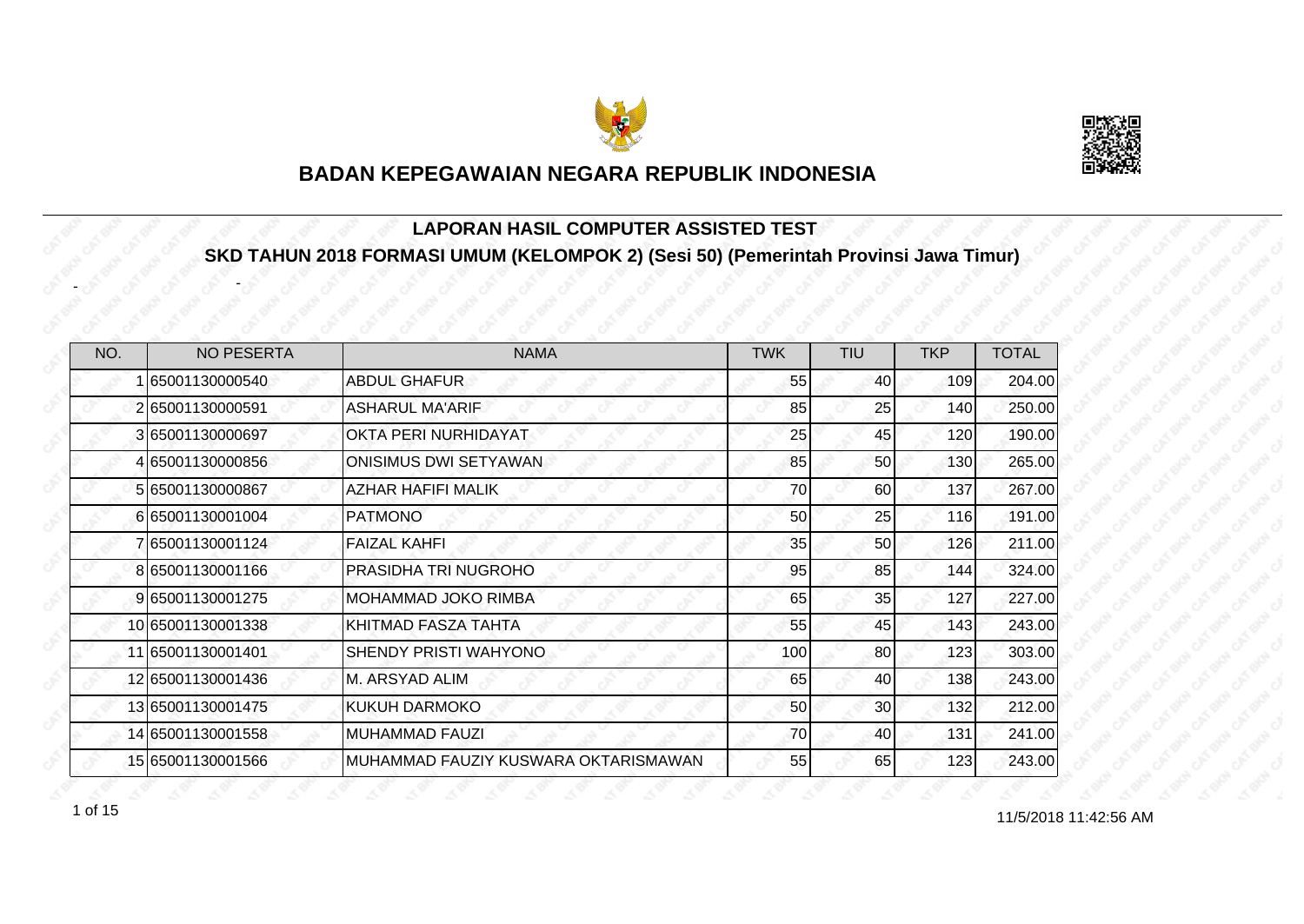



| 16 65001130001943 | <b>ACHZARUL CHIKMI</b>          | 70              | 45  | 127 | 242.00 |
|-------------------|---------------------------------|-----------------|-----|-----|--------|
| 17 65001130001949 | ADE PRATAMA PUTRA               | 75              | 75  | 143 | 293.00 |
| 18 65001130002027 | <b>HABIBULLAH</b>               | 50              | 30  | 125 | 205.00 |
| 19 65001130002043 | <b>FARIS RACHMAN</b>            | 75              | 65  | 134 | 274.00 |
| 20 65001130002538 | <b>MOH. SUBKI SYA'RANI</b>      | 60              | 55  | 137 | 252.00 |
| 21 65001130002658 | SENOPATI AJI WIYONO             | 95              | 60  | 119 | 274.00 |
| 22 65001130002669 | <b>HERI SETYAWAN</b>            | 90              | 80  | 138 | 308.00 |
| 23 65001130002677 | <b>ISSAC BRIYAN ALISYAHBANA</b> | 80              | 110 | 124 | 314.00 |
| 24 65001130003064 | AFIFUDDIN TIRMIDZI              | 50              | 50  | 115 | 215.00 |
| 25 65001130003161 | <b>SYAIFUL AMRI</b>             | 110             | 75  | 136 | 321.00 |
| 26 65001130003250 | <b>ARIS SAPUTRA</b>             | 75              | 60  | 134 | 269.00 |
| 27 65001130003264 | ASA PUTRA UTAMA                 | 70              | 55  | 128 | 253.00 |
| 28 65001130003268 | <b>DANY KURNIADI</b>            | 90              | 55  | 130 | 275.00 |
| 29 65001130003275 | DARMAWAN SIDDIQ SULAKSONO       | 70              | 55  | 132 | 257.00 |
| 30 65001130003278 | <b>DEDY SETYATNO</b>            | 85              | 55  | 136 | 276.00 |
| 31 65001130003361 | JOHAN TEGUH PRASETYO            | 65              | 90  | 133 | 288.00 |
| 32 65001130003429 | MUHAMMAD RIFAI, S.PD            | 90              | 45  | 129 | 264.00 |
| 33 65001130003437 | <b>NANANG BUDI PRASETYA</b>     | 75              | 60  | 131 | 266.00 |
| 34 65001130003840 | AGUNG KURNIAWAN SYAHBITA        | 80 <sup>1</sup> | 75  | 127 | 282.00 |
| 35 65001130003843 | <b>AGUNG NUGROHO</b>            | 65              | 60  | 130 | 255.00 |
| 36 65001130003850 | <b>AGUS HADI CAHYONO</b>        | 85              | 85  | 137 | 307.00 |

11/5/2018 11:42:56 AM 2 of 15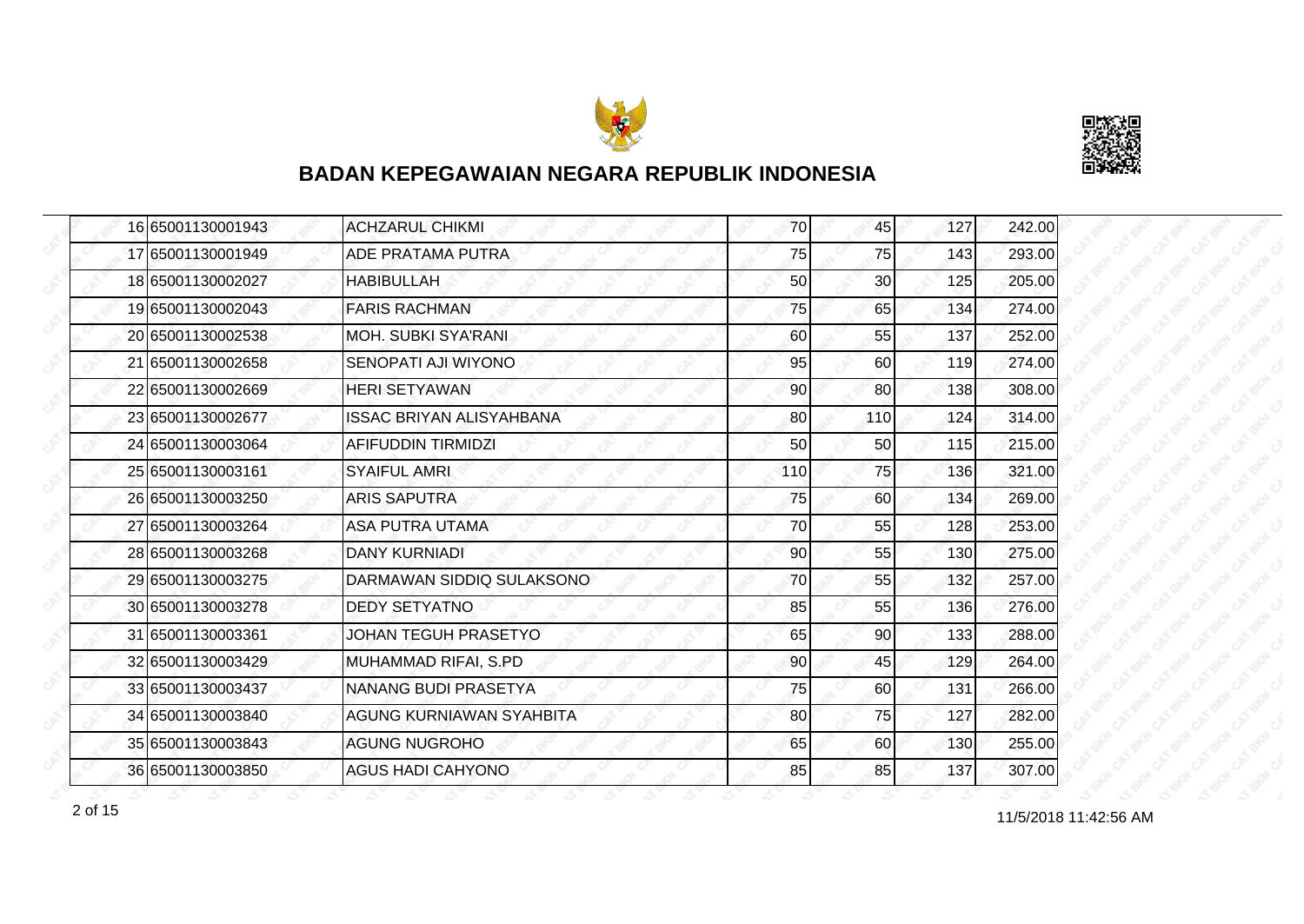



| 37 65001130003918 | EDI SETIYAWAN                   | 85  | 60 | 138 | 283.00 |
|-------------------|---------------------------------|-----|----|-----|--------|
| 38 65001130003933 | <b>ENDARTA MURTI BASUKI</b>     | 75  | 45 | 114 | 234.00 |
| 39 65001130004008 | <b>MOHAMMAD RIFKL</b>           | 90  | 50 | 126 | 266.00 |
| 40 65001130004056 | <b>FAZLUR ROHMAN</b>            | 115 | 55 | 123 | 293.00 |
| 41 65001130004072 | <b>ADI RATMOKO</b>              | 60  | 45 | 113 | 218.00 |
| 42 65001130004098 | ROBERT MARS DIANTIKA FIRMANSYAH | 75  | 85 | 147 | 307.00 |
| 43 65001130004141 | <b>WAHONO PURBO NUGROHO</b>     | 90  | 75 | 132 | 297.00 |
| 44 65001130004143 | WINANTYA ADI KUMARA             | 75  | 35 | 131 | 241.00 |
| 45 65001130004206 | <b>WIDYA KURNIAWAN</b>          | 90  | 60 | 128 | 278.00 |
| 46 65001130005417 | SEPTIAN BAGUS YUDYAS PRAMANA    | 65  | 85 | 119 | 269.00 |
| 47 65001130007075 | ZAIFUL HIDAYATULLOH             | 105 | 55 | 133 | 293.00 |
| 48 65001130007472 | <b>SURYA BHAKTI PAHLAWAN</b>    | 105 | 65 | 144 | 314.00 |
| 49 65001130007878 | <b>ADITYA BAYU SEPTIAN</b>      | 75  | 60 | 144 | 279.00 |
| 50 65001130008006 | <b>EDI SETIAWAN</b>             | 75  | 60 | 131 | 266.00 |
| 51 65001130008046 | <b>FRENDI EKA SUDARYANTA</b>    | 90  | 45 | 113 | 248.00 |
| 52 65001130008104 | <b>MIFTAHUL ARIFIN</b>          | 65  | 80 | 144 | 289.00 |
| 53 65001130008127 | <b>NOVIANTO</b>                 | 100 | 60 | 132 | 292.00 |
| 54 65001130008132 | RONI ANDRIYANTO                 | 95  | 40 | 137 | 272.00 |
| 55 65001130008133 | <b>TANTOK DWI PRASETYO</b>      | 85  | 65 | 116 | 266.00 |
| 56 65001130008391 | <b>ACHMAD TURMUDI</b>           | 90  | 65 | 144 | 299.00 |
| 57 65001130008396 | <b>AGUS EKO MAKHFURI</b>        | 85  | 60 | 135 | 280.00 |

11/5/2018 11:42:56 AM 3 of 15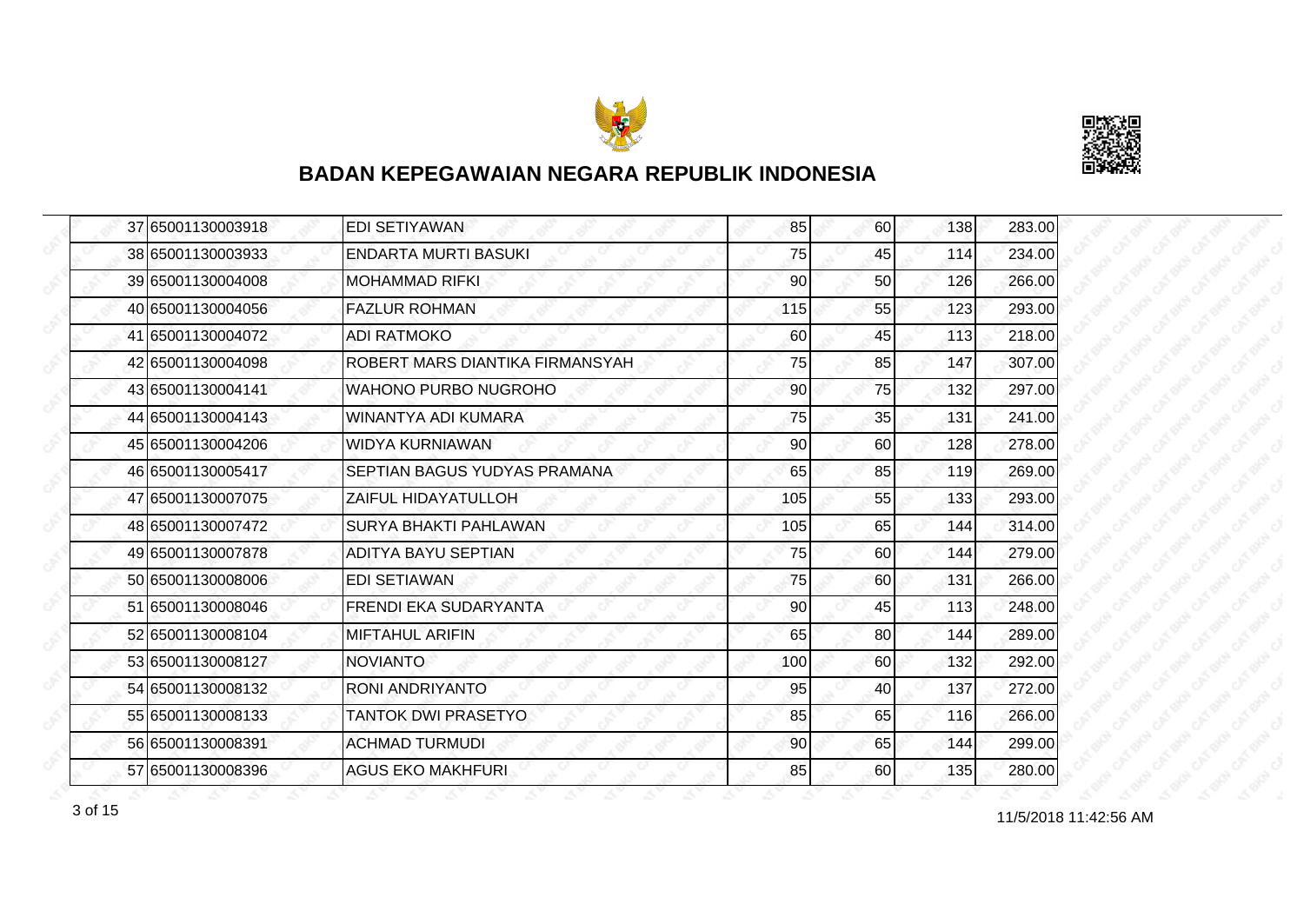



|  | 58 65001130008428 | DIHARJA DWI WALUYO        | 80  | 50  | 134 | 264.00 |
|--|-------------------|---------------------------|-----|-----|-----|--------|
|  | 59 65001130008504 | <b>IMAM AFDUL MUNIP</b>   | 115 | 130 | 130 | 375.00 |
|  | 60 65001130008883 | <b>EDI SUSANTO</b>        | 80  | 55  | 107 | 242.00 |
|  | 61 65001130009867 | <b>AGUS AINUR ROKHIM</b>  | 80  | 85  | 143 | 308.00 |
|  | 62 65001130010176 | DODIK WAHYU TRIYONO       | 80  | 50  | 120 | 250.00 |
|  | 63 65001130010179 | FAHMA ACHRIM WILDANA      | 65  | 70  | 139 | 274.00 |
|  | 64 65001130010206 | PANJI SETYA WIBOWO        | 115 | 100 | 124 | 339.00 |
|  | 65 65001130011325 | <b>BENI TRIANTORO</b>     | 70  | 75  | 145 | 290.00 |
|  | 66 65001130011480 | LUKY IWAN PRAYOGO         | 65  | 60  | 129 | 254.00 |
|  | 67 65001130011533 | MOCHAMMAD AFIFUDIN ARIF   | 65  | 35  | 120 | 220.00 |
|  | 68 65001130011571 | NUR WIJAYANTO             | 70  | 50  | 140 | 260.00 |
|  | 69 65001130011638 | RUDIAS ADI NUGROHO        | 75  | 70  | 131 | 276.00 |
|  | 70 65001130011730 | TANTRI VALENTINA YONATA   | 75  | 75  | 145 | 295.00 |
|  | 71 65001130011737 | SYAHMINAN SYAFRIADI       | 45  | 60  | 134 | 239.00 |
|  | 72 65001130011843 | YAN RIZAL YULIANDANA      | 90  | 110 | 136 | 336.00 |
|  | 73 65001130012802 | <b>DWI RISTANTO</b>       | 50  | 45  | 113 | 208.00 |
|  | 74 65001130012886 | <b>HERDIAN SULAKSONO</b>  | 95  | 45  | 127 | 267.00 |
|  | 75 65001130012951 | MOH. RIDWAN               | 65  | 55  | 113 | 233.00 |
|  | 76 65001130012968 | MUCHAMMAD ABIQ FIRMANSYAH | 75  | 45  | 131 | 251.00 |
|  | 77 65001130013123 | RIZQI RACHMAD AMRULLAH    | 70  | 50  | 121 | 241.00 |
|  | 78 65001130013836 | <b>ALFIS SYAHRI</b>       | 70  | 40  | 147 | 257.00 |

11/5/2018 11:42:56 AM 4 of 15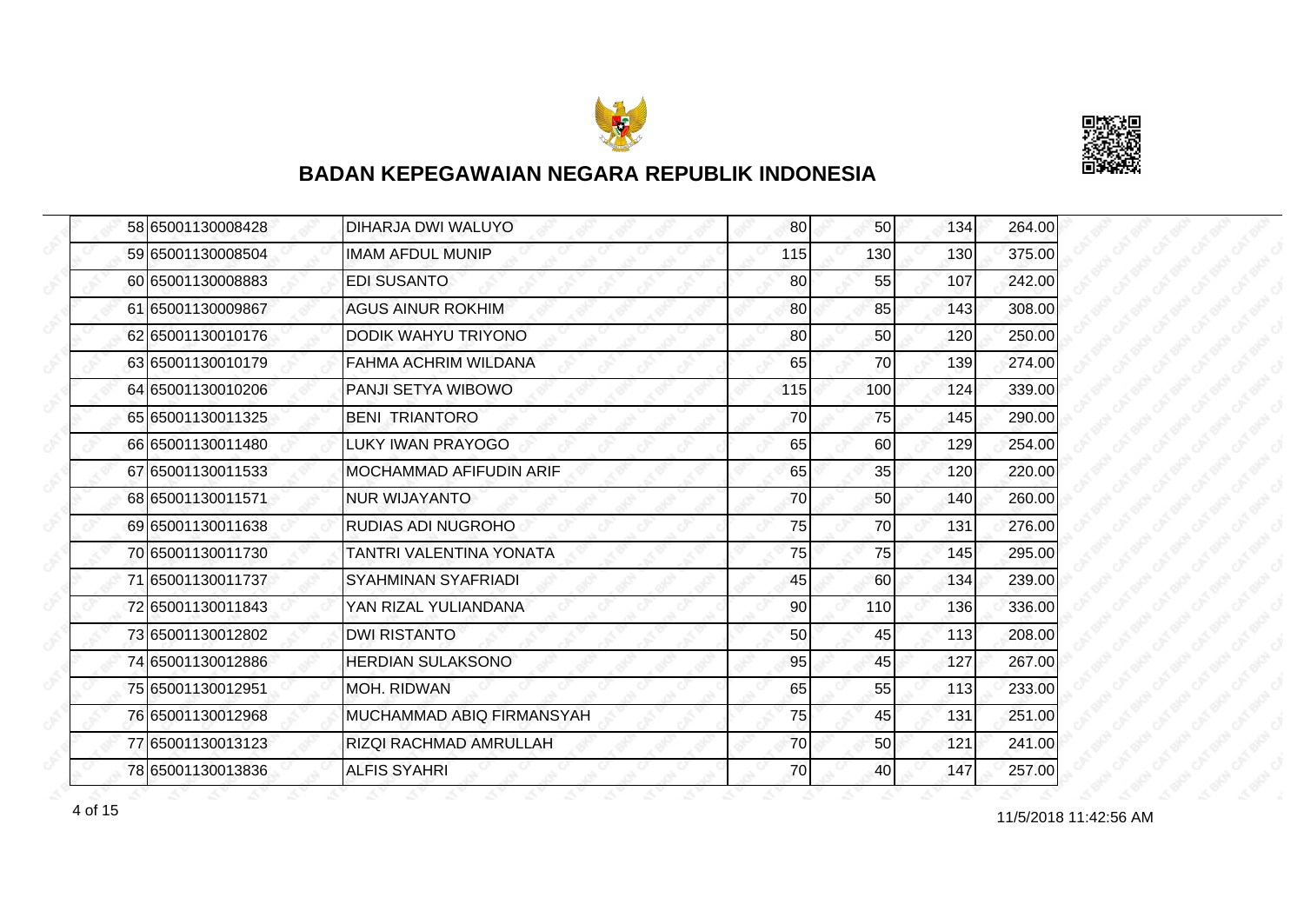



| 79 65001130014117 | <b>BAYU INDRA SUKMA</b>    | 80  | 55 | 118 | 253.00 |
|-------------------|----------------------------|-----|----|-----|--------|
| 80 65001130014271 | HENDRA YUDHA FIRMANSYAH    | 90  | 50 | 141 | 281.00 |
| 81 65001130014483 | <b>MIFTAHUDIN ASHAR</b>    | 85  | 60 | 117 | 262.00 |
| 82 65001130014511 | <b>DEBY SUKMA HANGGARA</b> | 95  | 90 | 120 | 305.00 |
| 83 65001130014608 | AHMAD REZA S.PD            | 105 | 45 | 112 | 262.00 |
| 84 65001130015264 | <b>ACH. RASIDI</b>         | 60  | 55 | 124 | 239.00 |
| 85 65001130016527 | <b>MOHAMMAD LUTFAN</b>     | 75  | 45 | 110 | 230.00 |
| 86 65001130018242 | <b>HERI SETIYAWAN</b>      | 100 | 50 | 109 | 259.00 |
| 87 65001130018367 | <b>MUHAMAD AFANDI</b>      | 70  | 40 | 136 | 246.00 |
| 88 65001130018392 | <b>TYAS ANDRIANSYAH</b>    | 105 | 35 | 128 | 268.00 |
| 89 65001130018395 | <b>MANSUR</b>              | 115 | 60 | 141 | 316.00 |
| 90 65001130018433 | <b>SOBI MARDIYAS</b>       | 70  | 75 | 131 | 276.00 |
| 91 65001130018434 | <b>ACH. FARIS YULIANTO</b> | 75  | 50 | 130 | 255.00 |
| 92 65001130018474 | YONGKI PRASETYA            | 90  | 75 | 139 | 304.00 |
| 93 65001130018553 | <b>HENDY ELVASI SURYA</b>  | 70  | 80 | 132 | 282.00 |
| 94 65001130018628 | UMMAHUL HAKI               | 100 | 70 | 135 | 305.00 |
| 95 65001130018632 | MOHAMMAD SYAIFUL ULUM      | 55  | 40 | 99  | 194.00 |
| 96 65001130018635 | <b>AHMAD JUNAIDI</b>       | 55  | 55 | 130 | 240.00 |
| 97 65001130018839 | AKHMAD ZAINUL EFENDI       | 90  | 60 | 120 | 270.00 |
| 98 65001130019008 | JONI ARIANTO               | 85  | 85 | 145 | 315.00 |
| 99 65001230000564 | ERINDA LAVENIA KISMAYA     | 95  | 40 | 95  | 230.00 |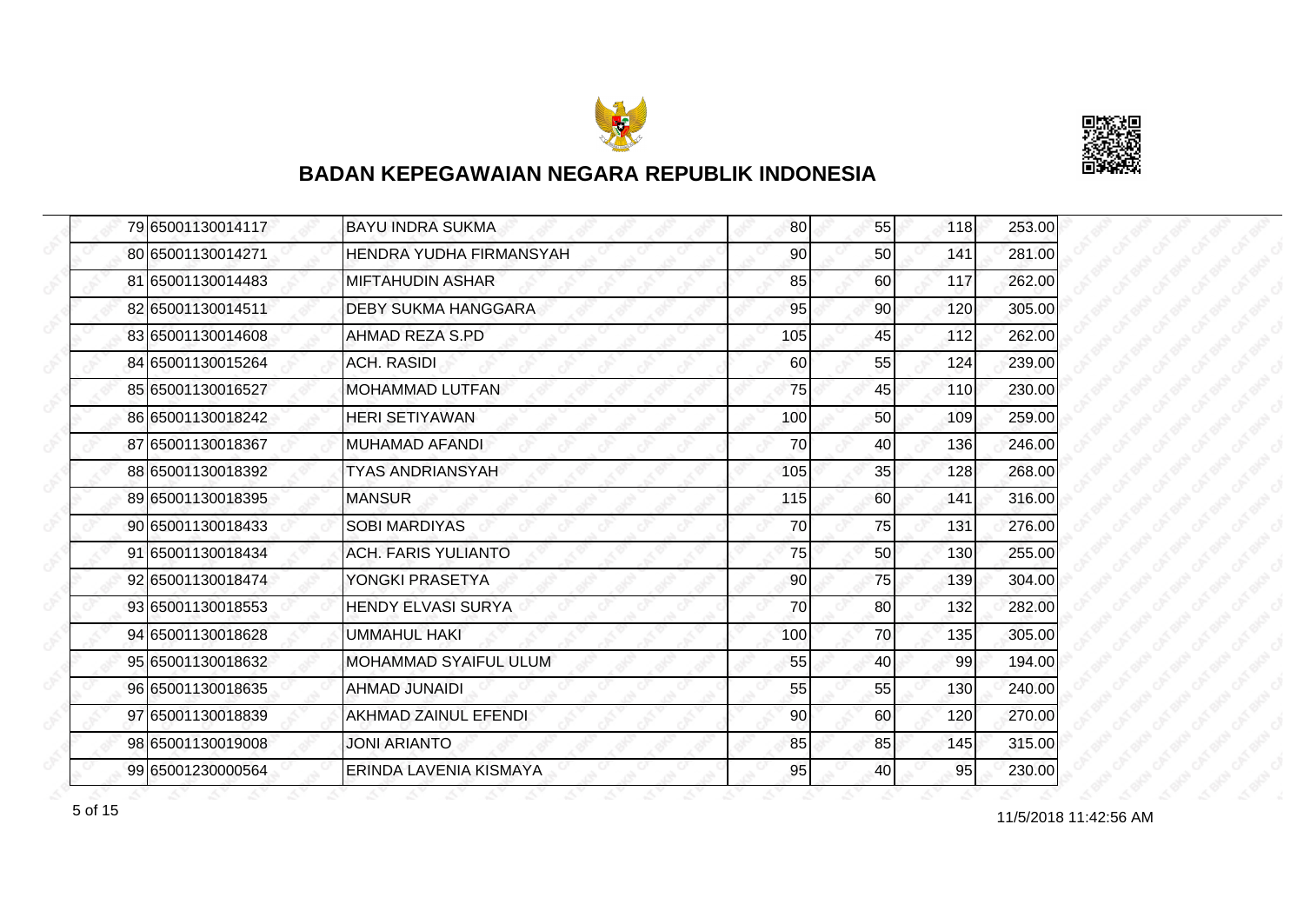



| 100 65001230000874 | <b>ANTI ROSALIYA</b>               | 70  | 85  | 138 | 293.00 |
|--------------------|------------------------------------|-----|-----|-----|--------|
| 101 65001230000939 | <b>DIAJENG RETNO KINANTI PUTRI</b> | 105 | 95  | 125 | 325.00 |
| 102 65001230000987 | <b>MUZAYYIN NINGSIH</b>            | 50  | 85  | 144 | 279.00 |
| 103 65001230001052 | KIKY RIZKY AMANAH                  | 80  | 55  | 132 | 267.00 |
| 104 65001230001080 | <b>NADIA RAHMAWATI</b>             | 110 | 50  | 131 | 291.00 |
| 105 65001230001276 | PALUPI SRI MUMPUNI                 | 60  | 45  | 126 | 231.00 |
| 106 65001230001298 | <b>FEBRIANA KURNIA PUTRI</b>       | 65  | 70  | 138 | 273.00 |
| 107 65001230001366 | <b>FELY YAN BARBARA</b>            | 95  | 75  | 123 | 293.00 |
| 108 65001230001423 | <b>DEVI KUMALA SARI</b>            | 60  | 45  | 138 | 243.00 |
| 109 65001230001424 | <b>CHERLY CHELVIANA</b>            | 45  | 60  | 126 | 231.00 |
| 110 65001230001476 | <b>INGGITA SARI HASTUTI</b>        | 70  | 45  | 132 | 247.00 |
| 111 65001230001653 | PRISA SARI YANTIKA                 | 100 | 90  | 131 | 321.00 |
| 112 65001230001681 | <b>MERISTA KUSUMA WARDANI</b>      | 85  | 50  | 122 | 257.00 |
| 113 65001230001739 | <b>NOVITA DWI LESTARI</b>          | 55  | 80  | 130 | 265.00 |
| 114 65001230001763 | <b>SELMA CORINA</b>                | 100 | 90  | 121 | 311.00 |
| 115 65001230001954 | <b>ANA PUSPITASARI</b>             | 85  | 80  | 141 | 306.00 |
| 116 65001230001993 | <b>ITA SEPRILIANA NINGSIH</b>      | 85  | 70  | 135 | 290.00 |
| 117 65001230002006 | <b>ZUBAIDAH</b>                    | 90  | 40  | 140 | 270.00 |
| 118 65001230002017 | <b>NUR RATNA DEWI PERMATASARI</b>  | 100 | 115 | 131 | 346.00 |
| 119 65001230002136 | UMI ADIBATUL HASANAH               | 75  | 55  | 131 | 261.00 |
| 120 65001230002160 | YENNY ARMINDA                      | 90  | 80  | 144 | 314.00 |

11/5/2018 11:42:56 AM 6 of 15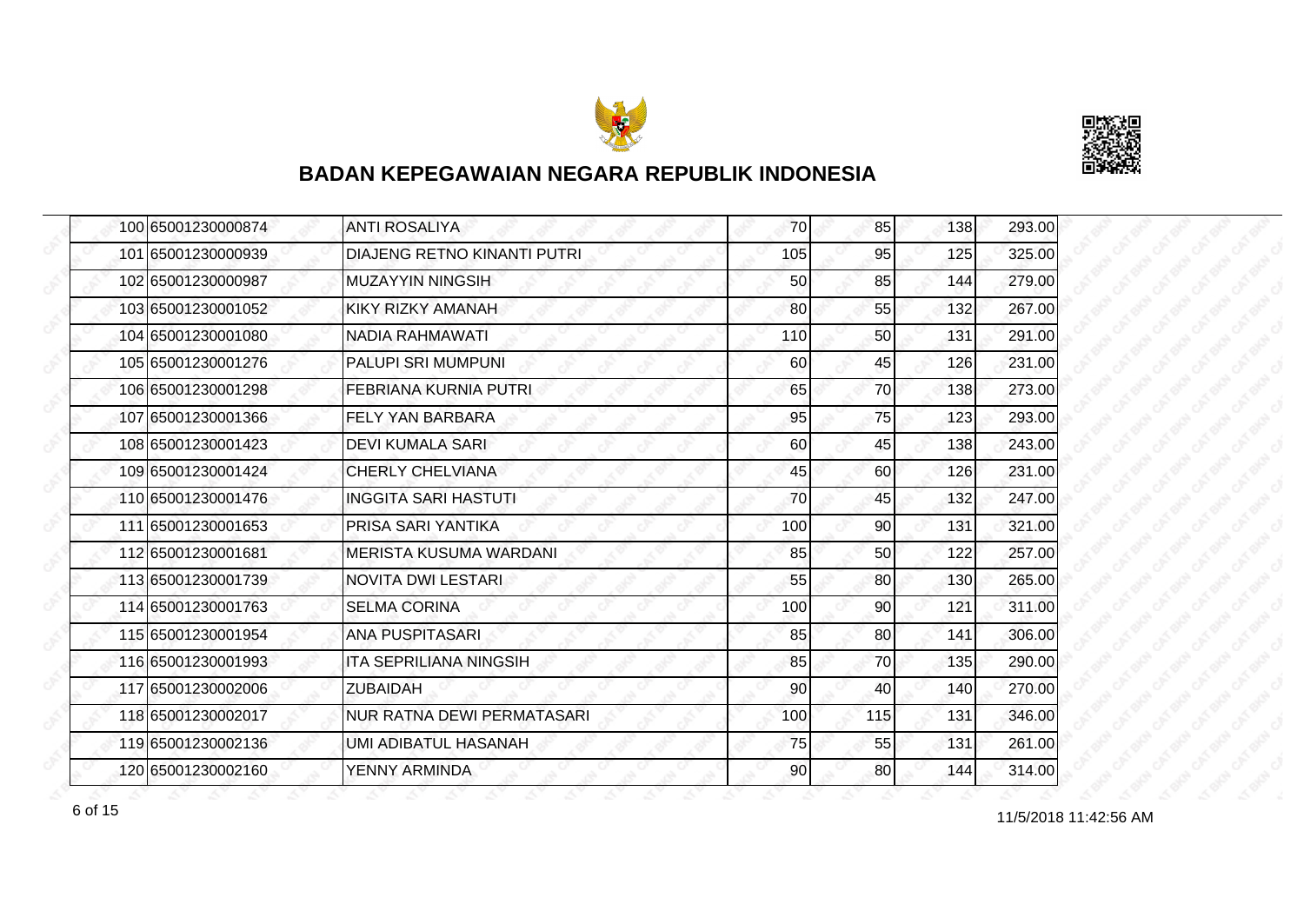



| 121 65001230002307 | <b>AGNES WIDYAWATI</b>      | 100 | 80              | 134 | 314.00 |
|--------------------|-----------------------------|-----|-----------------|-----|--------|
| 122 65001230002385 | <b>DESI WULANDARI</b>       | 65  | 60              | 107 | 232.00 |
| 123 65001230002505 | <b>RINA FIRAWATI</b>        | 75  | 30 <sup>°</sup> | 136 | 241.00 |
| 124 65001230002509 | <b>DESY NORMA ALVIONITA</b> | 70  | 65              | 121 | 256.00 |
| 125 65001230002559 | ANGGRI KARTIKHA PUTRI       | 100 | 80              | 130 | 310.00 |
| 126 65001230002632 | MEGA FANNY PUTRI NUGROHO    | 75  | 55              | 128 | 258.00 |
| 127 65001230002902 | <b>LUKIYAH</b>              | 85  | 55              | 130 | 270.00 |
| 128 65001230002907 | <b>IDAYATI</b>              | 80  | 70              | 136 | 286.00 |
| 129 65001230002988 | <b>FINA RISA AMILAH</b>     | 40  | 45              | 115 | 200.00 |
| 130 65001230003177 | <b>HERLINE PHILIASARI</b>   | 65  | 65              | 129 | 259.00 |
| 131 65001230003186 | RENI ANGGRAINI HARAHAP      | 40  | 25              | 130 | 195.00 |
| 132 65001230003212 | <b>MARIS LAILY SAFA'ATI</b> | 95  | 85              | 133 | 313.00 |
| 133 65001230003237 | <b>HESTI ANJARI</b>         | 70  | 45              | 128 | 243.00 |
| 134 65001230003337 | PUTRI RAHAYU                | 50  | 55              | 146 | 251.00 |
| 135 65001230003511 | HEFFILIA WIJAYANTI          | 50  | 50              | 130 | 230.00 |
| 136 65001230003572 | <b>TITIN ROSYIDAH</b>       | 90  | 70              | 138 | 298.00 |
| 137 65001230003579 | <b>LILIS WAHYUNI</b>        | 65  | 65              | 141 | 271.00 |
| 138 65001230004117 | <b>SITI FATIMAH</b>         | 50  | 40              | 110 | 200.00 |
| 139 65001230004177 | SEPTI RATNA DWI ARUMSARI    | 95  | 95              | 137 | 327.00 |
| 140 65001230004763 | SITI NUR ZAHRIYAH           | 55  | 45              | 137 | 237.00 |
| 141 65001230004766 | <b>SITI NURHALISA</b>       | 75  | 35              | 113 | 223.00 |

11/5/2018 11:42:56 AM 7 of 15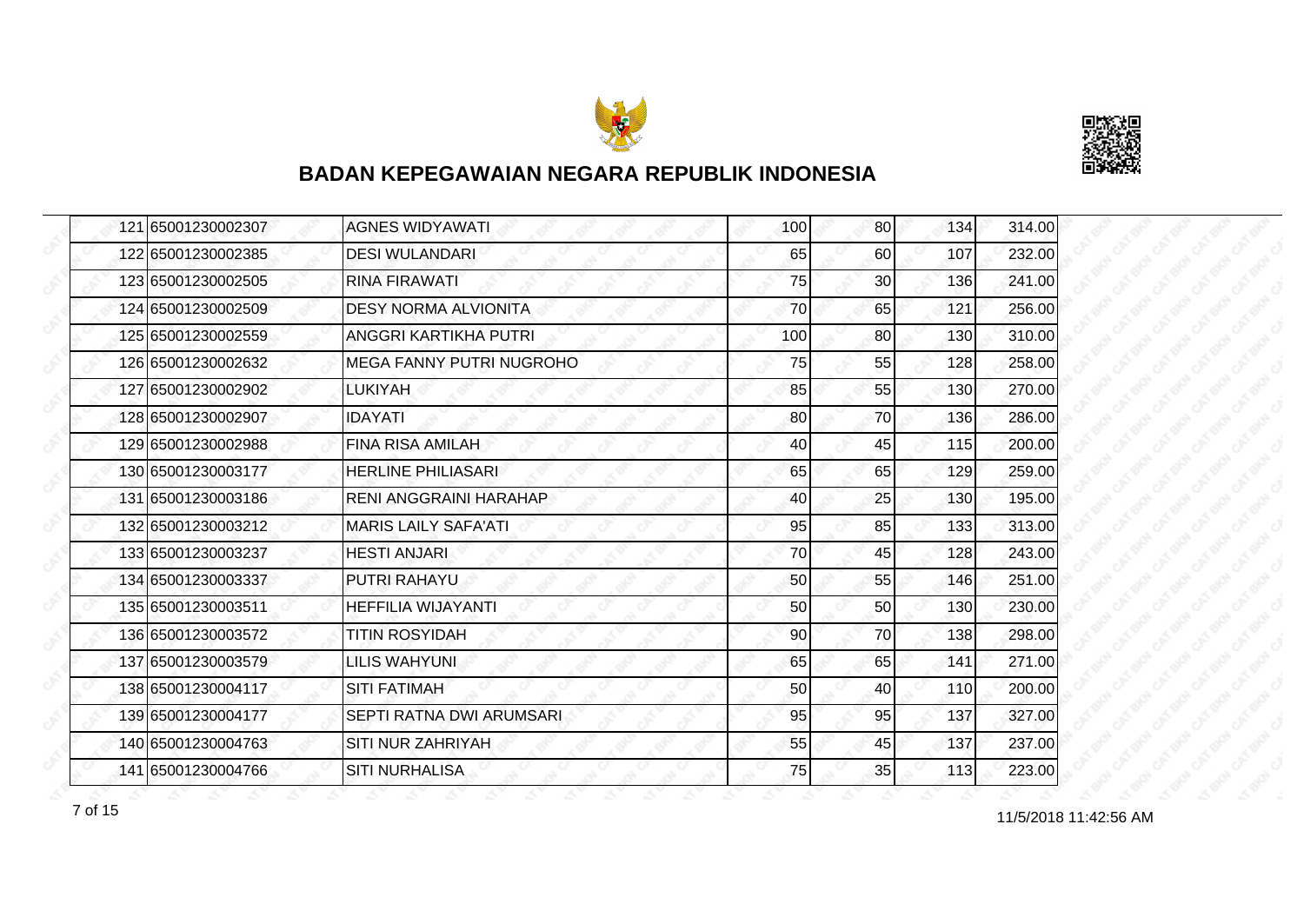



| 142 65001230004985 | SITI ZAKIYATUL FAJARIYAH    | 90  | 65              | 143 | 298.00 |
|--------------------|-----------------------------|-----|-----------------|-----|--------|
| 143 65001230005043 | <b>SURYANI</b>              | 80  | 75              | 133 | 288.00 |
| 144 65001230005073 | <b>ANISA ILMAWATI</b>       | 80  | 65              | 133 | 278.00 |
| 145165001230005075 | <b>NOVI ANGGRAINI</b>       | 85  | 60              | 130 | 275.00 |
| 146 65001230005355 | <b>ANNISA SUKMA HAPSARI</b> | 50  | 50              | 134 | 234.00 |
| 147 65001230005368 | ARIANI DIAN SETYAHUDI       | 75  | 75              | 123 | 273.00 |
| 148 65001230005412 | <b>DEWI IKHWIN SUBRASTO</b> | 75  | 30 <sub>0</sub> | 137 | 242.00 |
| 149 65001230005420 | DINAR WINDA PRAHASIWI       | 85  | 90              | 148 | 323.00 |
| 150 65001230005424 | <b>ELOK ZAKIYATUS SIFAH</b> | 110 | 50              | 132 | 292.00 |
| 151 65001230005437 | <b>EVI FITRIAH</b>          | 85  | 40              | 130 | 255.00 |
| 152 65001230005457 | IRA WAHYU RETNO WULANDARI   | 50  | 35              | 137 | 222.00 |
| 153 65001230005492 | <b>KIKI MEGIAWATI</b>       | 100 | 65              | 114 | 279.00 |
| 154 65001230005494 | <b>KHAIRIL HIDAYATI</b>     | 80  | 45              | 128 | 253.00 |
| 155 65001230005509 | LULU TITIK RAHAYU           | 95  | 65              | 127 | 287.00 |
| 156 65001230005545 | <b>MARIATININGSIH</b>       | 50  | 70              | 137 | 257.00 |
| 157 65001230005550 | MEILINDA PUTRI SAHARDYTA    | 70  | 80              | 131 | 281.00 |
| 158 65001230005634 | <b>NUR HIDAYAH MAHESTI</b>  | 45  | 55              | 126 | 226.00 |
| 159 65001230005644 | <b>NURLAILI FEBRIYANTI</b>  | 65  | 50              | 129 | 244.00 |
| 160 65001230005655 | <b>QUROTUL A'YUN</b>        | 85  | 30              | 124 | 239.00 |
| 161 65001230005661 | <b>NURYATI</b>              | 75  | 35              | 113 | 223.00 |
| 162 65001230005682 | <b>QURROTUL AINI</b>        | 85  | 80              | 118 | 283.00 |

11/5/2018 11:42:56 AM 8 of 15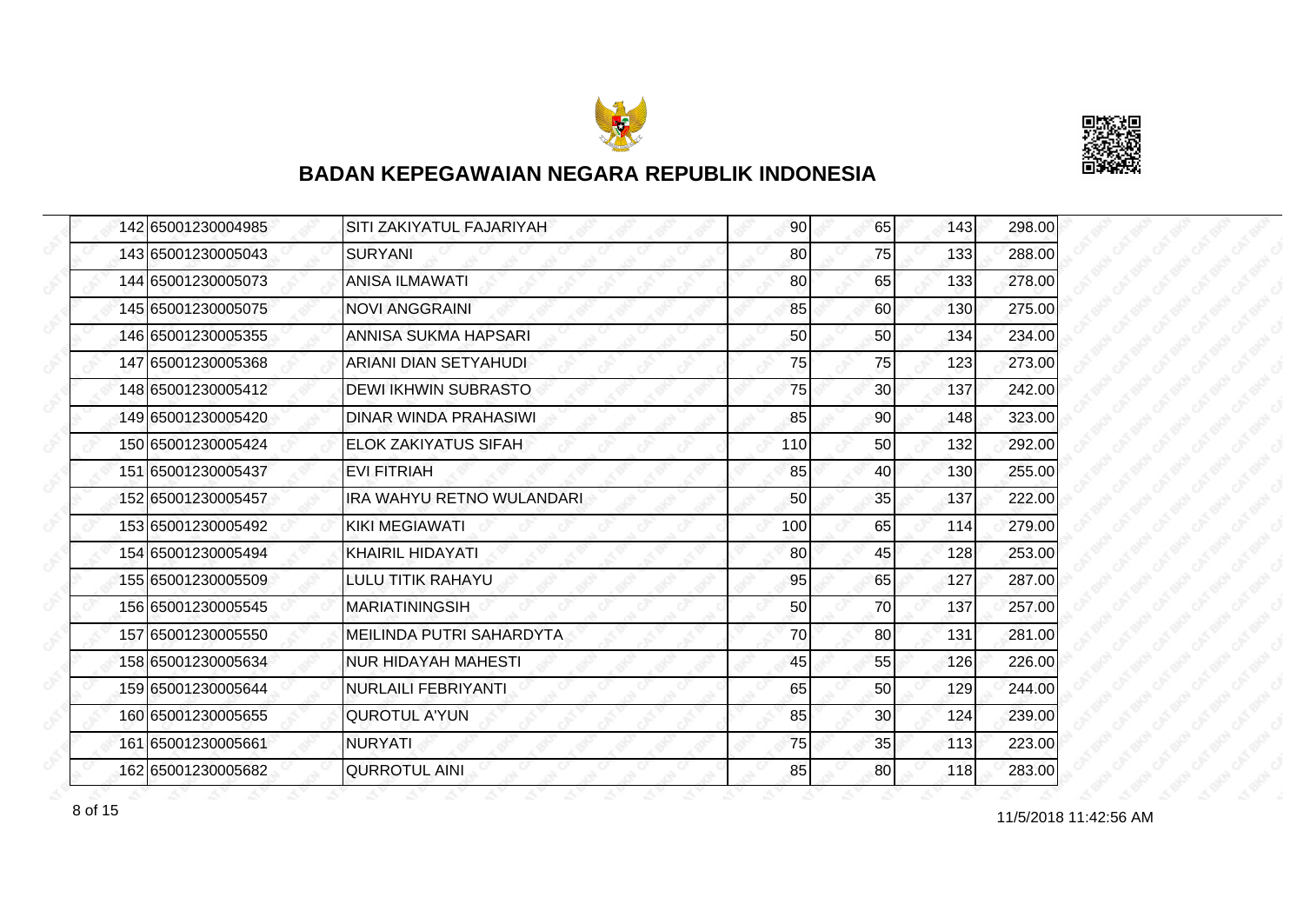



| 163 65001230005713 | RIA DEVI ANDRIYANI                  | 120 | 85              | 131 | 336.00 |
|--------------------|-------------------------------------|-----|-----------------|-----|--------|
| 164 65001230005731 | RATNA WIDYAWATI                     | 60  | 75              | 106 | 241.00 |
| 165 65001230006031 | <b>RIA ELITA AGUSTIN</b>            | 100 | 40              | 133 | 273.00 |
| 166 65001230006061 | <b>SULASTRI</b>                     | 50  | 30 <sup>1</sup> | 130 | 210.00 |
| 167 65001230006071 | <b>ZULAIDA FATIM</b>                | 40  | 50              | 101 | 191.00 |
| 168 65001230006073 | <b>ZUMROTUL ISNAINI</b>             | 110 | 55              | 119 | 284.00 |
| 169 65001230006438 | ANNISA ULFIANDARI                   | 55  | 65              | 138 | 258.00 |
| 170 65001230006466 | <b>INDAH KUSUMAWATI</b>             | 75  | 80              | 131 | 286.00 |
| 171 65001230006497 | KARTIKA PRATIWI                     | 45  | 35              | 126 | 206.00 |
| 172 65001230006532 | <b>APRILIA HARININGTYAS</b>         | 35  | 15              | 128 | 178.00 |
| 173 65001230006628 | NOVITA DWI NURRAHMAWATI             | 95  | 55              | 143 | 293.00 |
| 174 65001230006632 | <b>LILIK MARYANI</b>                | 55  | 50              | 125 | 230.00 |
| 175 65001230006633 | <b>MUDZAKIROH</b>                   | 65  | 50              | 129 | 244.00 |
| 176 65001230006644 | ERLIN DESSY TRIANDAYANI ANUGRAHSARI | 65  | 60              | 129 | 254.00 |
| 177 65001230006652 | APRILIA DINI SETIYADI               | 75  | 50              | 123 | 248.00 |
| 178 65001230006684 | ROICHATUL JANNAH                    | 75  | 70              | 121 | 266.00 |
| 179 65001230006696 | <b>ROSITA SANDI</b>                 | 75  | 60              | 119 | 254.00 |
| 180 65001230006737 | <b>TIARA SUKMA S.PD</b>             | 65  | 50              | 123 | 238.00 |
| 181 65001230006748 | <b>TUTIK ERNAWATI</b>               | 85  | 50              | 130 | 265.00 |
| 182 65001230006887 | <b>SYAFIRA KHANISA</b>              | 50  | 40              | 113 | 203.00 |
| 183 65001230006916 | ROSA LINDA IKA SAFITRI              | 80  | 65              | 131 | 276.00 |

11/5/2018 11:42:56 AM 9 of 15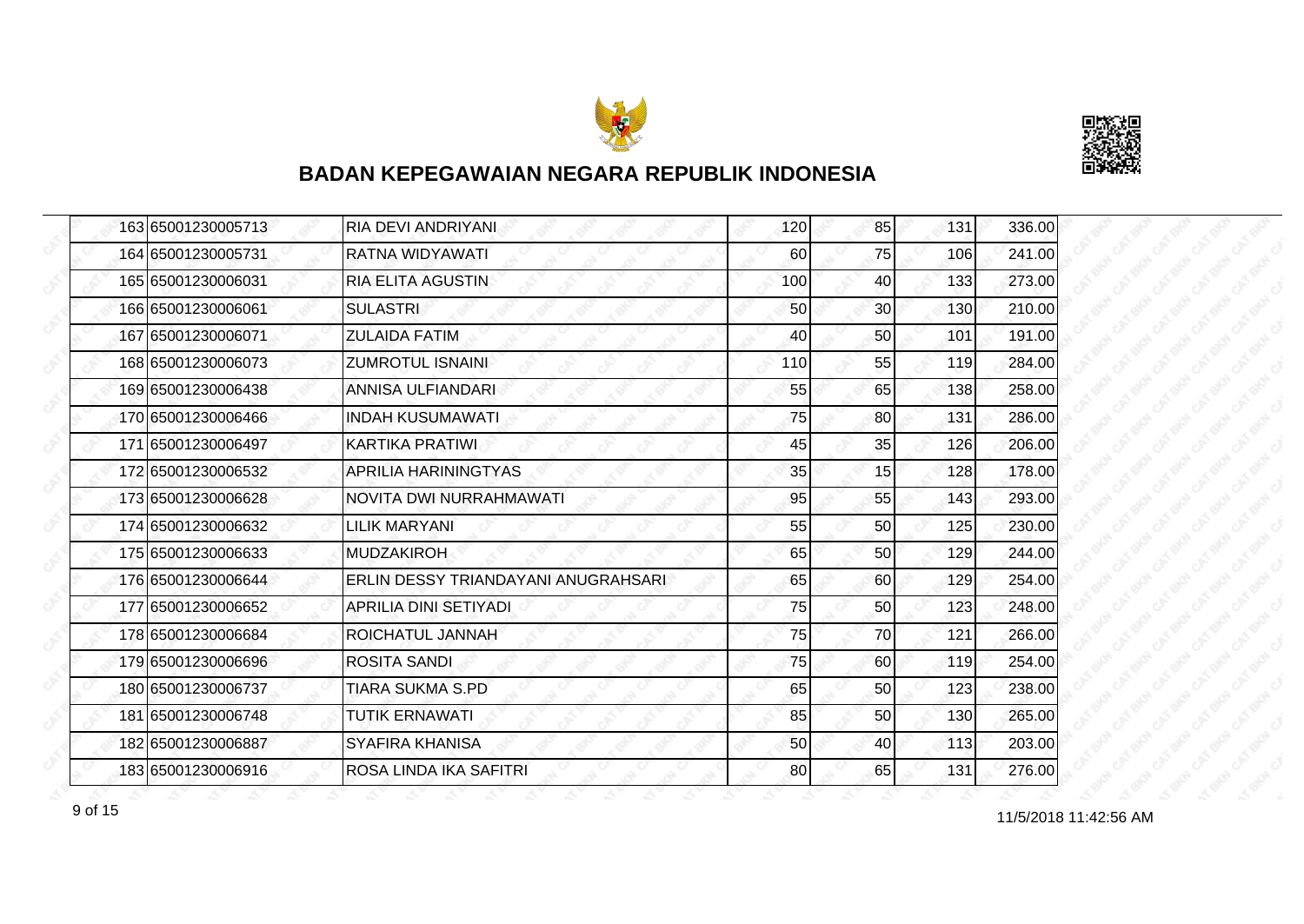



| 184 65001230008093   | <b>AGRERY AYU NADIARENITA</b>  | 80  | 130 | 157 | 367.00 |
|----------------------|--------------------------------|-----|-----|-----|--------|
| 185 65001230008132   | ANDINI RESTININGTIYAS          | 60  | 65  | 103 | 228.00 |
| 186 65001230008150   | ARISTIA WIDI CAHYANI           | 75  | 50  | 120 | 245.00 |
| 187 65001230008237   | <b>DEVI PRIMA SARI</b>         | 80  | 65  | 128 | 273.00 |
| 188 65001230008243   | <b>ELOK PUTRI PN</b>           | 90  | 80  | 135 | 305.00 |
| 189 65001230008564   | ENDHANG MAYA DESIANA, S.PD     | 75  | 75  | 134 | 284.00 |
| 190 6500 12300 11142 | TRI MEI KUSUMAWATI             | 75  | 50  | 125 | 250.00 |
| 191 65001230011426   | YULIANTI                       | 70  | 15  | 124 | 209.00 |
| 192 65001230011443   | <b>YUSTINA SARI</b>            | 90  | 60  | 97  | 247.00 |
| 193 65001230012068   | <b>TUTI RINDIANI</b>           | 50  | 65  | 119 | 234.00 |
| 194 65001230012610   | <b>ADWIDYA PRASTUTI</b>        | 95  | 90  | 116 | 301.00 |
| 195 65001230012663   | AFIFAH ARMY AGE                | 120 | 75  | 129 | 324.00 |
| 196 65001230012687   | <b>AYU NOVITASARI</b>          | 80  | 75  | 116 | 271.00 |
| 197 65001230012833   | ERLINA KUSUMA WARDHANI         | 110 | 60  | 145 | 315.00 |
| 198 65001230012848   | <b>FAISYATUR REZEKIAH</b>      | 60  | 85  | 137 | 282.00 |
| 199 65001230012850   | <b>FAJAR OKTANING TYAS</b>     | 80  | 65  | 122 | 267.00 |
| 200 65001230012853   | <b>FERISIA HANA PUSPITA</b>    | 85  | 80  | 132 | 297.00 |
| 201 65001230012868   | <b>FIRLA DYAH LUTVITA SARI</b> | 80  | 75  | 96  | 251.00 |
| 202 65001230012870   | <b>FITA ASHAROH</b>            | 60  | 70  | 132 | 262.00 |
| 203 65001230012894   | <b>FLANDY PUTIKA SARY</b>      | 70  | 80  | 122 | 272.00 |
| 204 65001230012923   | <b>DWI PUTRI HANDAYANI</b>     | 65  | 55  | 109 | 229.00 |

11/5/2018 11:42:56 AM 10 of 15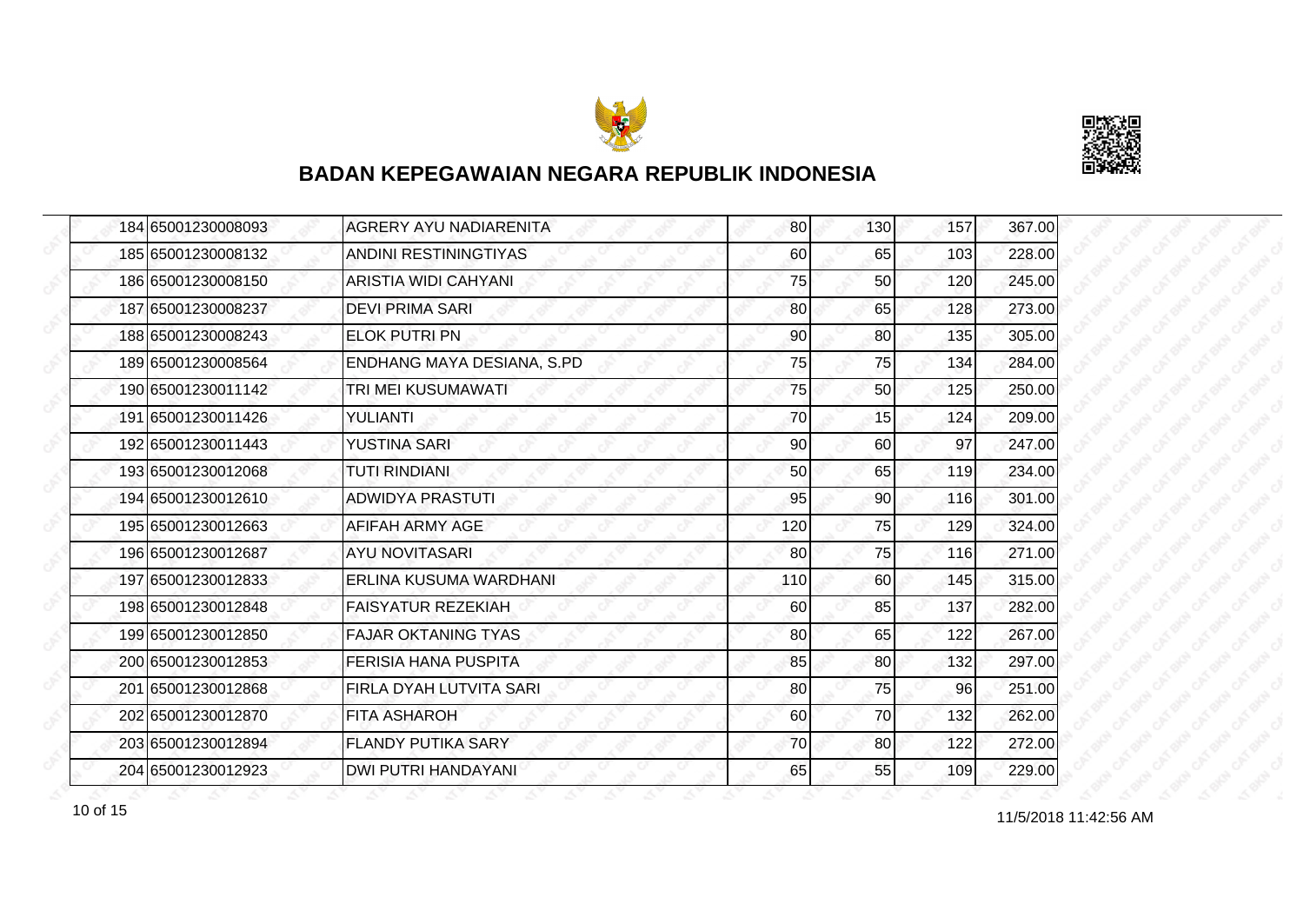



| 205 65001230012969 | <b>INTAN NUR HASANAH</b>    | 85  | 55  | 129 | 269.00 |
|--------------------|-----------------------------|-----|-----|-----|--------|
| 206 65001230012976 | IRMA AGUSTIN NUGRAHAYU      | 80  | 85  | 128 | 293.00 |
| 207 65001230012987 | LINDAWATI                   | 70  | 80  | 140 | 290.00 |
| 208 65001230013002 | NANDA SARI FEBRIANTI        | 90  | 80  | 131 | 301.00 |
| 209 65001230013003 | <b>NANING INDARTI</b>       | 65  | 35  | 123 | 223.00 |
| 210 65001230013009 | NAVILIA IHDA AHADA          | 45  | 60  | 132 | 237.00 |
| 211 65001230013012 | NIA AZIMATUR ROFIAH         | 100 | 50  | 133 | 283.00 |
| 212 65001230013013 | <b>NOVIYANTI</b>            | 75  | 45  | 121 | 241.00 |
| 213 65001230013015 | NURLAYLIA MAHARANI          | 60  | 60  | 92  | 212.00 |
| 214 65001230013033 | RURY INDAH SWASTIKA         | 75  | 90  | 124 | 289.00 |
| 215 65001230013037 | <b>SITI FITRIYAH</b>        | 85  | 60  | 126 | 271.00 |
| 216 65001230013363 | ANI HABIBAH                 | 95  | 65  | 130 | 290.00 |
| 217 65001230013372 | <b>DENINTA SAVITRI</b>      | 75  | 60  | 126 | 261.00 |
| 218 65001230013379 | DEWI PURWATI                | 55  | 45  | 128 | 228.00 |
| 219 65001230013414 | <b>EKA YULI ASTUTIK</b>     | 40  | 40  | 119 | 199.00 |
| 220 65001230013427 | <b>EVY VERDIAWATI</b>       | 110 | 70  | 132 | 312.00 |
| 221 65001230013428 | FEBRINIKE ARTISTILIA SILVIE | 50  | 30  | 114 | 194.00 |
| 222 65001230013436 | FITYAN HAYU ARDIANTI        | 90  | 85  | 121 | 296.00 |
| 223 65001230013438 | <b>GITARI TRI RAHAYU</b>    | 85  | 55  | 134 | 274.00 |
| 224 65001230013445 | HERLINA KUSUMA WATI         | 95  | 55  | 126 | 276.00 |
| 225 65001230013479 | <b>MIRANDA LARASATI</b>     | 80  | 100 | 96  | 276.00 |

11/5/2018 11:42:56 AM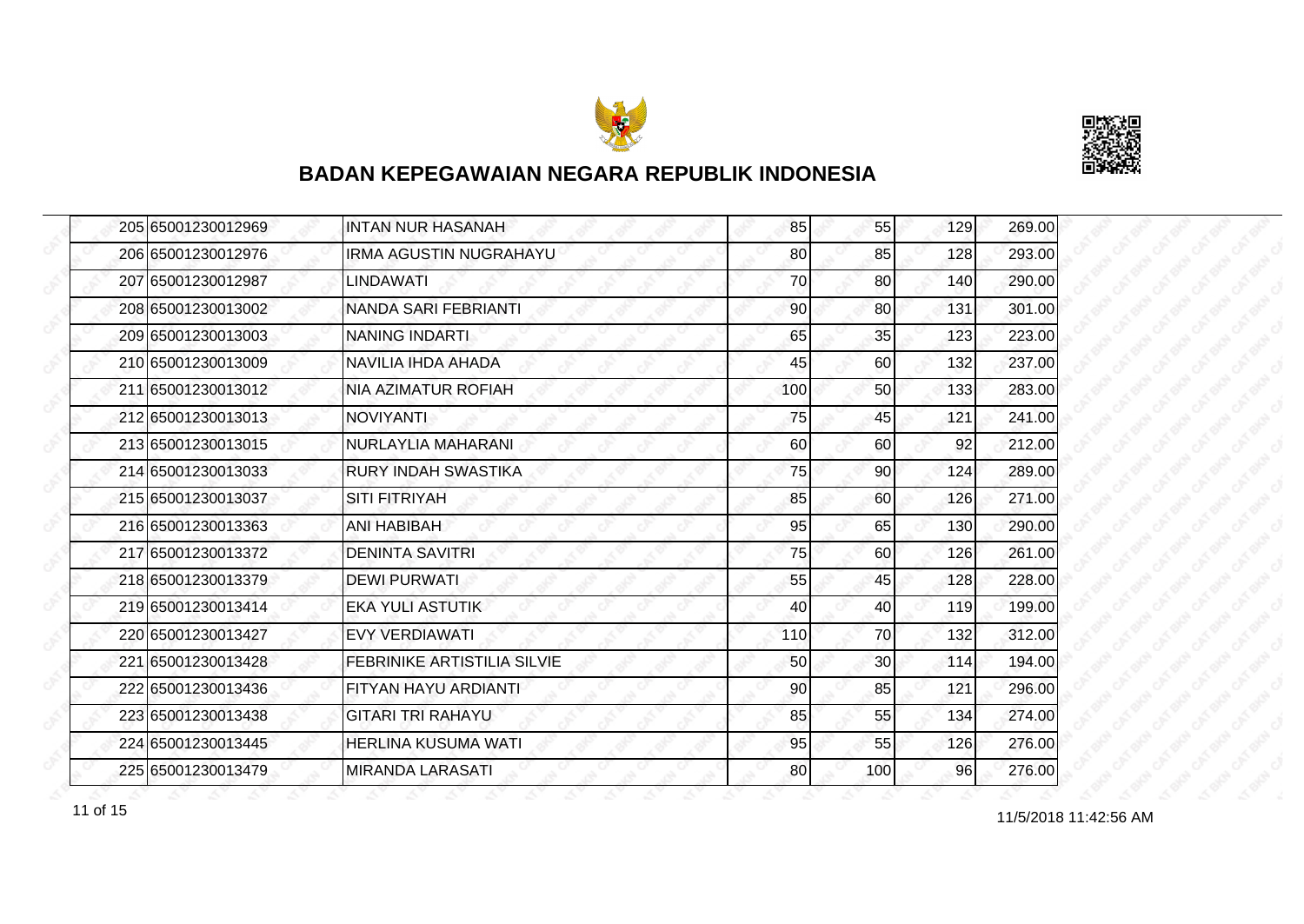



| 226 65001230013516 | <b>NUR YUNITA WATI</b>      | 55  | 60  | 130 | 245.00 |
|--------------------|-----------------------------|-----|-----|-----|--------|
| 227 65001230013736 | <b>NURAINI HIDAYATI</b>     | 85  | 95  | 142 | 322.00 |
| 228 65001230013753 | <b>OYS SEPTA DAMAYANTI</b>  | 80  | 90  | 137 | 307.00 |
| 229 65001230015713 | <b>DENITA PUTRI MAULIDA</b> | 70  | 60  | 131 | 261.00 |
| 230 65001230015854 | <b>DICKA ANITA SARAS</b>    | 60  | 70  | 114 | 244.00 |
| 231 65001230016165 | FIRA ZULIA SUKRIYANTI       | 90  | 85  | 133 | 308.00 |
| 232 65001230016167 | <b>IFA YULIANI</b>          | 95  | 75  | 137 | 307.00 |
| 233 65001230016177 | LIHYATUR RODIFAH            | 70  | 50  | 131 | 251.00 |
| 234 65001230016207 | RACHMA DIAN HIDAYATI        | 115 | 30  | 144 | 289.00 |
| 235 65001230016217 | <b>RITA IRAWATI</b>         | 85  | 70  | 139 | 294.00 |
| 236 65001230016219 | ROSYIDA MULYASARI           | 115 | 70  | 130 | 315.00 |
| 237 65001230016222 | <b>SHANICE HIMA PUTRI</b>   | 70  | 50  | 137 | 257.00 |
| 238 65001230016229 | <b>SURYA WIJAYANTI</b>      | 110 | 105 | 126 | 341.00 |
| 239 65001230017307 | <b>ZUSI RAHMAWATI</b>       | 105 | 70  | 93  | 268.00 |
| 240 65001230017737 | <b>DYAH WAHYUNINGSIH</b>    | 65  | 65  | 139 | 269.00 |
| 241 65001230017797 | <b>FIDYA LUTHFINA</b>       | 115 | 105 | 133 | 353.00 |
| 242 65001230017810 | HENI SULISATUL MARDIYAH     | 80  | 85  | 138 | 303.00 |
| 243 65001230017933 | <b>LISA AGUSTINA</b>        | 80  | 40  | 119 | 239.00 |
| 244 65001230018050 | NILA ASTERINA ERVITA PUTRI  | 65  | 50  | 123 | 238.00 |
| 245 65001230018215 | <b>RIRIN MARTININGTYAS</b>  | 75  | 50  | 141 | 266.00 |
| 246 65001230018235 | RISMA MUKTI AMALIA          | 95  | 80  | 130 | 305.00 |

11/5/2018 11:42:56 AM 12 of 15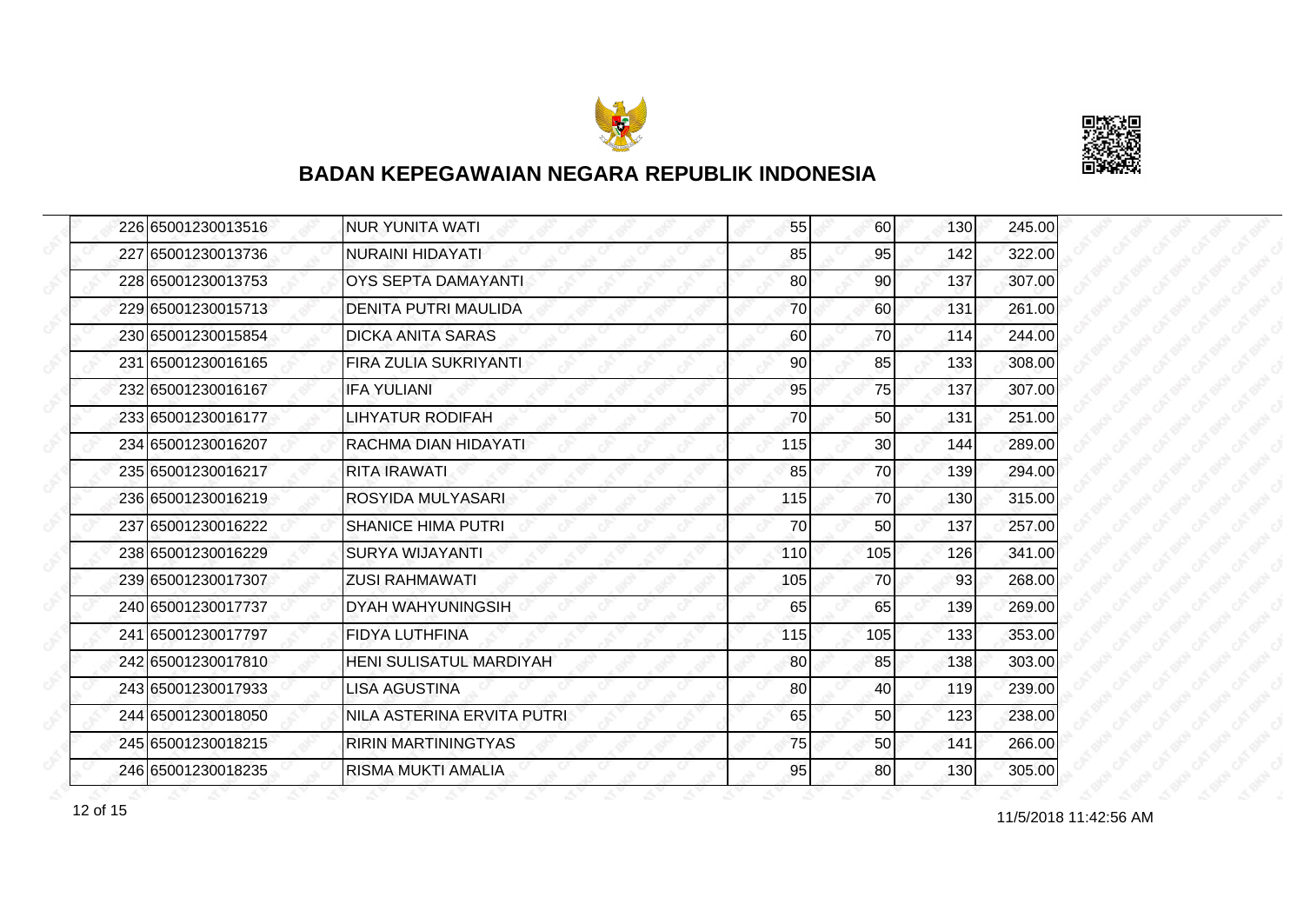



| 247 65001230018242 | IRIZKA AMALIA                 | 100 | 75  | 116 | 291.00 |
|--------------------|-------------------------------|-----|-----|-----|--------|
| 248 65001230018289 | SOFIA SUKMA AYUNING S.        | 95  | 60  | 143 | 298.00 |
| 249 65001230018584 | YAN INDRAPRASTI SUTARTA       | 85  | 55  | 134 | 274.00 |
| 250 65001230018592 | YANUAR SRI LESTARI            | 85  | 60  | 102 | 247.00 |
| 251 65001230020091 | <b>ARIEN TITHA SARI</b>       | 100 | 65  | 124 | 289.00 |
| 252 65001230020244 | <b>HAPPY DEVITASARI</b>       | 85  | 25  | 129 | 239.00 |
| 253 65001230020335 | IMIGA WAHYUNINGRUM            | 100 | 85  | 125 | 310.00 |
| 254 65001230020428 | <b>NURI INDAH PERMATASARI</b> | 95  | 80  | 99  | 274.00 |
| 255 65001230020459 | R. HOLIFATUR RAHMAWATI        | 100 | 65  | 125 | 290.00 |
| 256 65001230020525 | SITI AISYAH KAMAWATININGSIH   | 100 | 70  | 125 | 295.00 |
| 257 65001230020570 | TRIMININGSIH                  | 65  | 80  | 152 | 297.00 |
| 258 65001230020591 | YUNITA FARAH SAKINAH          | 80  | 75  | 142 | 297.00 |
| 259 65001230020614 | YUNIA WIDI ASTUTI             | 60  | 70  | 136 | 266.00 |
| 260 65001230020618 | YUNITASARI                    | 100 | 55  | 137 | 292.00 |
| 261 65001230022005 | <b>DIYAH PERMATA TSANI</b>    | 75  | 100 | 141 | 316.00 |
| 262 65001230022283 | ALVI KHUSNUL KHOLQI           | 60  | 70  | 136 | 266.00 |
| 263 65001230022365 | NIKEN AYUNITA SUSANTI         | 75  | 30  | 106 | 211.00 |
| 264 65001230022370 | <b>NURUL LAILIYAH</b>         | 75  | 70  | 121 | 266.00 |
| 265 65001230022390 | PUTRI RAHAYU NINGTYAS         | 60  | 75  | 134 | 269.00 |
| 266 65001230022399 | WAHYUNI INDRAWATI             | 85  | 60  | 129 | 274.00 |
| 267 65001230022524 | NANING KURNIAWATI FITRIYAH    | 75  | 90  | 136 | 301.00 |

11/5/2018 11:42:56 AM 13 of 15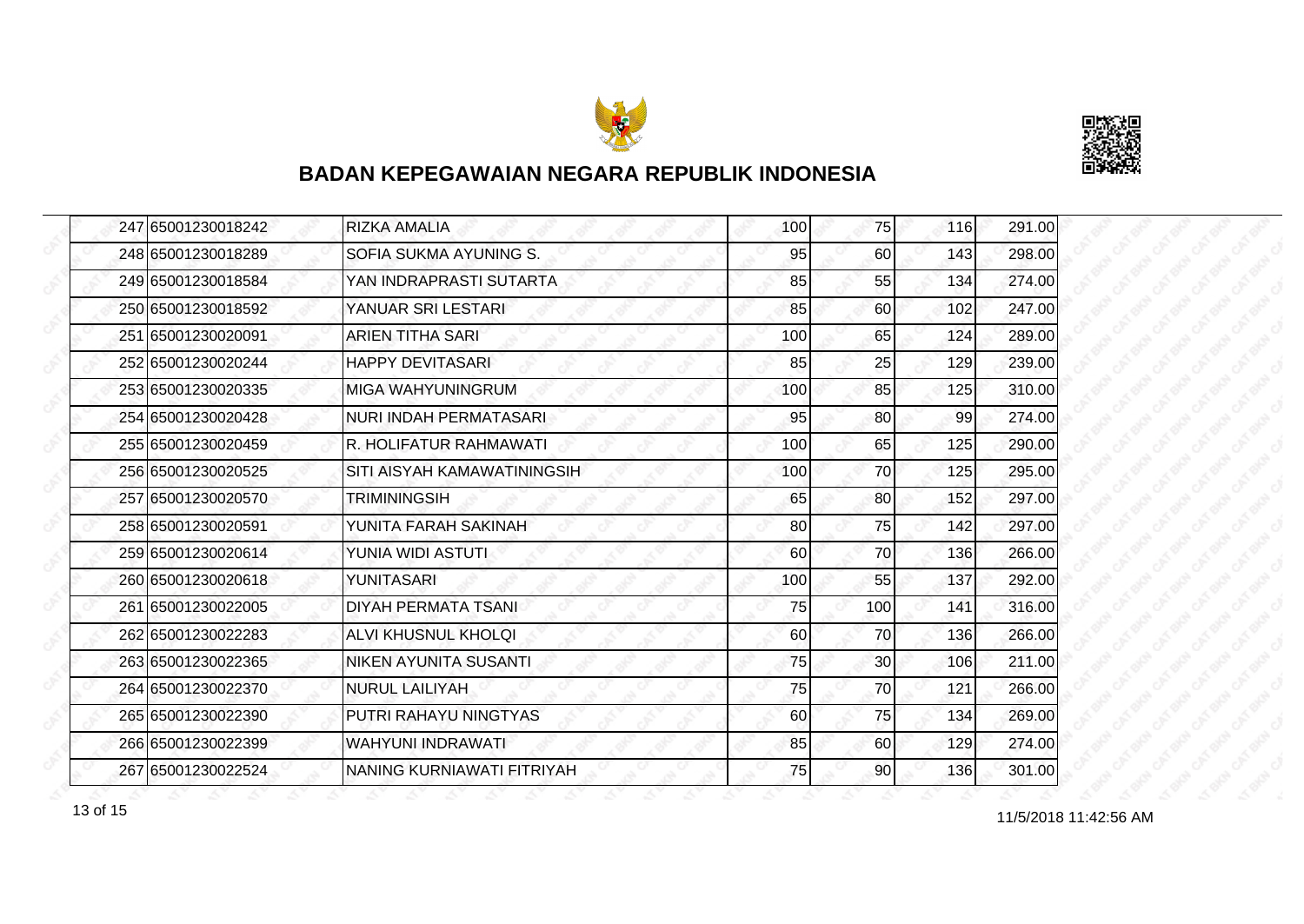



| 268 65001230022676 | DYAH KARTIKA ANGGRAINI          | 80              | 80              | 142 | 302.00 |
|--------------------|---------------------------------|-----------------|-----------------|-----|--------|
| 269 65001230022698 | ISMI VIRGIANA SAFITRI S.PD      | 85              | 105             | 138 | 328.00 |
| 270 65001230022702 | <b>ITA DIAN ARVITA SARI</b>     | 100             | 55              | 126 | 281.00 |
| 271 65001230023412 | MURBI ASTUTI NOVIANA RENGGANIS  | 60              | 60              | 136 | 256.00 |
| 272 65001230023710 | <b>RIZKY IKA SAHANA</b>         | 90              | 85              | 115 | 290.00 |
| 273 65001230023802 | <b>INDAH RIZA KURNIA</b>        | 40              | 90 <sub>0</sub> | 122 | 252.00 |
| 274 65001230023822 | <b>NURI ERNAWATI</b>            | 85              | 70              | 127 | 282.00 |
| 275 65001230025492 | <b>IRIA IDA SUSANTI</b>         | 80              | 75              | 123 | 278.00 |
| 276 65001230027597 | WARIYANTI                       | 95              | 50              | 117 | 262.00 |
| 277 65001230027647 | RAKIT RINI KURNIAWATI           | 65              | 60              | 132 | 257.00 |
| 278 65001230027706 | PURI DWIN ARLINAWATI            | 95              | <b>60</b>       | 116 | 271.00 |
| 279 65001230027714 | <b>ISTIFARIN FAJARIYAH</b>      | 35              | 45              | 132 | 212.00 |
| 280 65001230027717 | NOVIA EKA DAMAYANTI             | 65              | 20              | 140 | 225.00 |
| 281 65001230027759 | <b>MARLIA HESTI UTARI</b>       | 70              | 65              | 136 | 271.00 |
| 282 65001230027773 | <b>SISCA ERLIA PUSPITARINI</b>  | 90              | 70              | 143 | 303.00 |
| 283 65001230027780 | <b>PRIMA ARIESTA PUTRI</b>      | 65              | 75              | 136 | 276.00 |
| 284 65001230027790 | <b>ANJAR RAHARYANTI</b>         | 90              | 70              | 120 | 280.00 |
| 285 65001230027798 | <b>LENY DWI RATNA RATRI</b>     | 80              | 75              | 137 | 292.00 |
| 286 65001230027882 | <b>KENDORYSDA RIDWAN NGESTY</b> | 90 <sub>0</sub> | 95              | 123 | 308.00 |
| 287 65001230027883 | <b>NURUL ASYIQIN</b>            | 100             | 75              | 131 | 306.00 |
| 288 65001230027976 | <b>MARFUANI</b>                 | 45              | 45              | 127 | 217.00 |

14 of 15 and 11/5/2018 11:42:56 AM